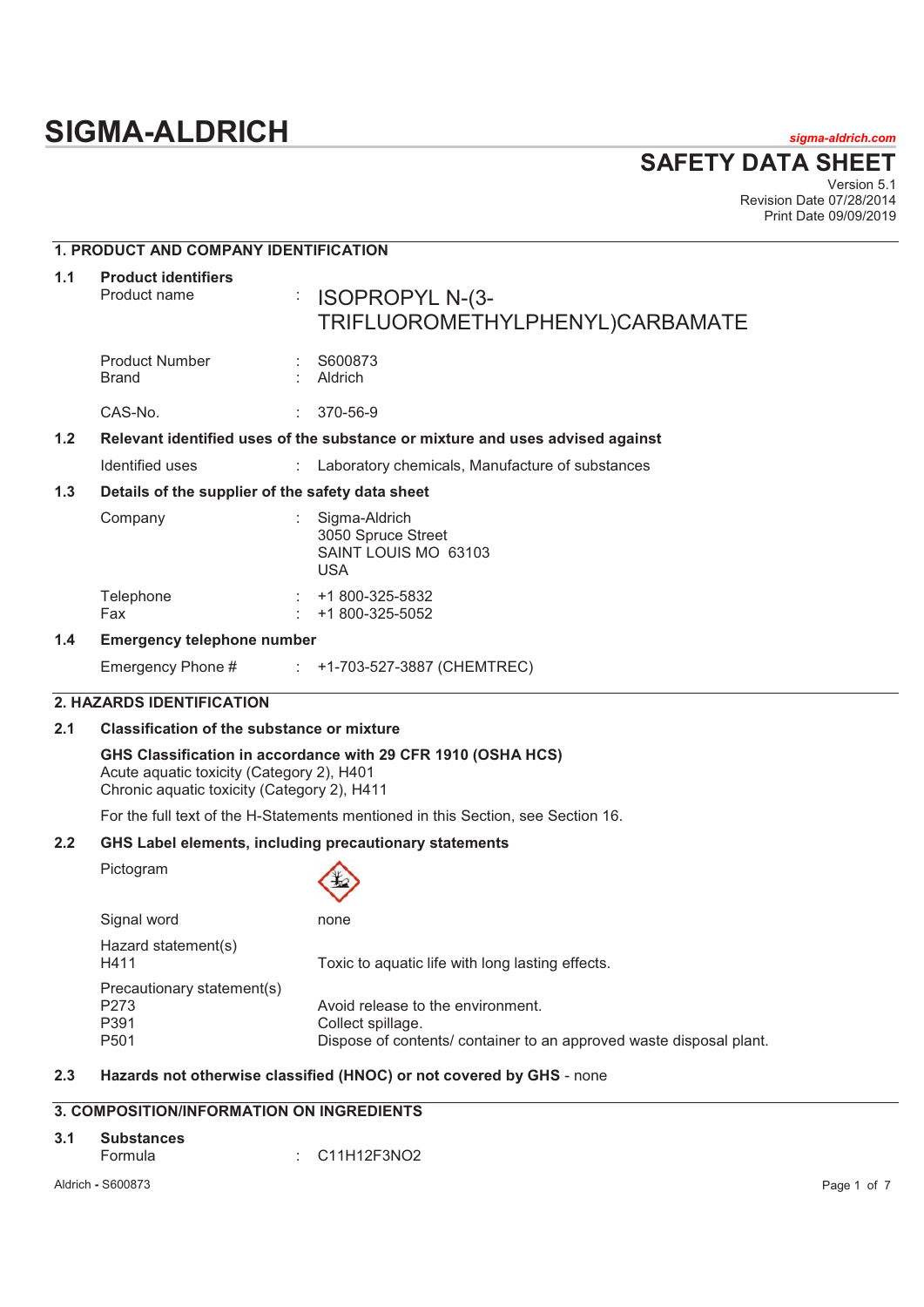| Molecular Weight | 247.22 g/mol |
|------------------|--------------|
| CAS-No.          |              |

No components need to be disclosed according to the applicable regulations. For the full text of the H-Statements mentioned in this Section, see Section 16.

#### **4. FIRST AID MEASURES**

#### **4.1 Description of first aid measures**

#### **General advice**

Consult a physician. Show this safety data sheet to the doctor in attendance.

#### **If inhaled**

If breathed in, move person into fresh air. If not breathing, give artificial respiration. Consult a physician.

#### **In case of skin contact**

Wash off with soap and plenty of water. Consult a physician.

#### **In case of eye contact**

Flush eyes with water as a precaution.

#### **If swallowed**

Never give anything by mouth to an unconscious person. Rinse mouth with water. Consult a physician.

- **4.2 Most important symptoms and effects, both acute and delayed**  The most important known symptoms and effects are described in the labelling (see section 2.2) and/or in section 11
- **4.3 Indication of any immediate medical attention and special treatment needed**  no data available

# **5. FIREFIGHTING MEASURES**

**5.1 Extinguishing media** 

**Suitable extinguishing media**  Use water spray, alcohol-resistant foam, dry chemical or carbon dioxide.

**5.2 Special hazards arising from the substance or mixture**  no data available

#### **5.3 Advice for firefighters**  Wear self contained breathing apparatus for fire fighting if necessary.

**5.4 Further information**  no data available

#### **6. ACCIDENTAL RELEASE MEASURES**

#### **6.1 Personal precautions, protective equipment and emergency procedures**  Avoid dust formation. Avoid breathing vapours, mist or gas. Ensure adequate ventilation. For personal protection see section 8.

#### **6.2 Environmental precautions**

Prevent further leakage or spillage if safe to do so. Do not let product enter drains. Discharge into the environment must be avoided.

#### **6.3 Methods and materials for containment and cleaning up**  Pick up and arrange disposal without creating dust. Sweep up and shovel. Keep in suitable, closed containers for disposal.

**6.4 Reference to other sections** 

For disposal see section 13.

# **7. HANDLING AND STORAGE**

### **7.1 Precautions for safe handling**

Provide appropriate exhaust ventilation at places where dust is formed. For precautions see section 2.2.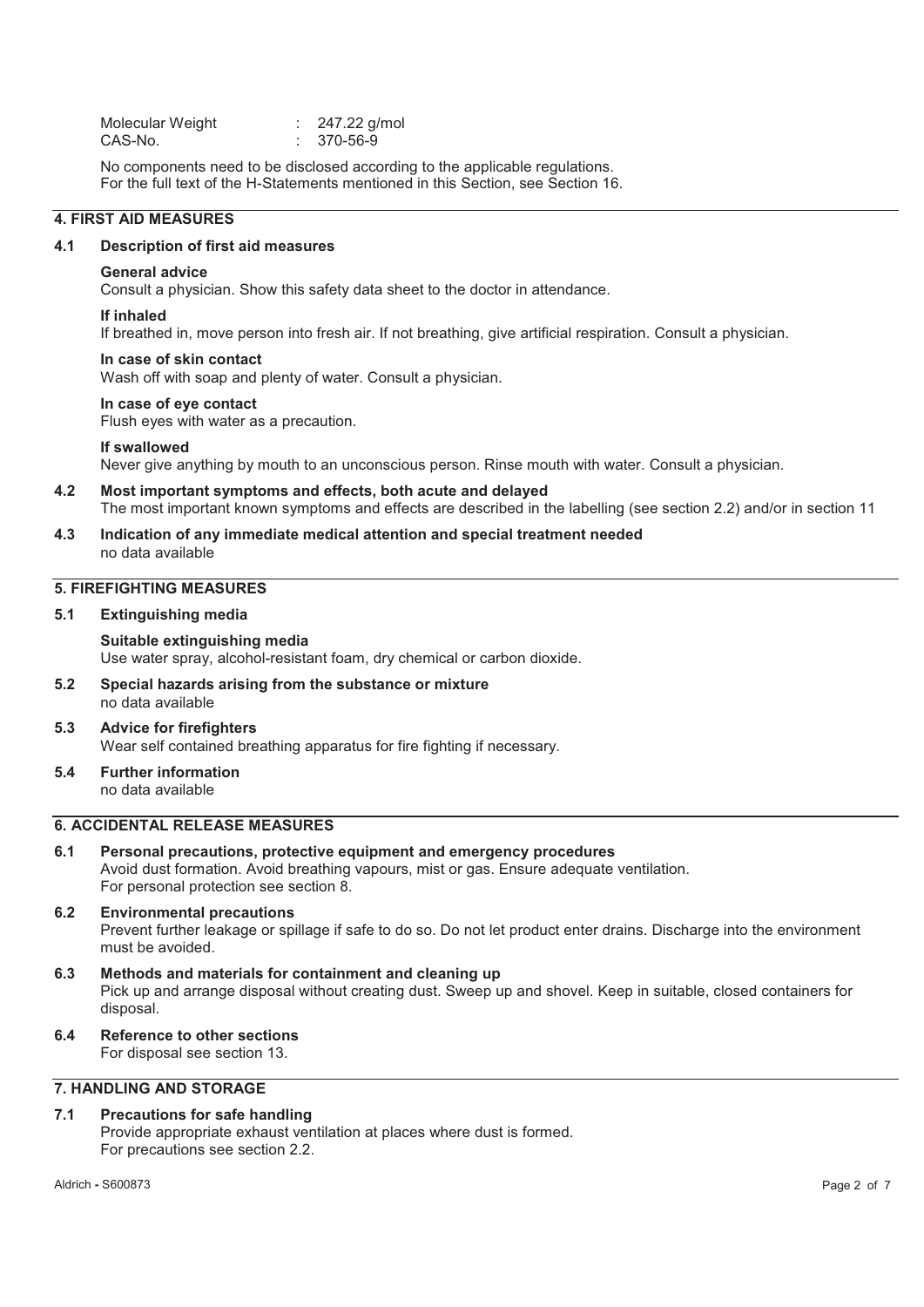#### **7.2 Conditions for safe storage, including any incompatibilities**

Keep container tightly closed in a dry and well-ventilated place.

#### **7.3 Specific end use(s)**

Apart from the uses mentioned in section 1.2 no other specific uses are stipulated

#### **8. EXPOSURE CONTROLS/PERSONAL PROTECTION**

#### **8.1 Control parameters**

#### **Components with workplace control parameters**

Contains no substances with occupational exposure limit values.

#### **8.2 Exposure controls**

#### **Appropriate engineering controls**

Handle in accordance with good industrial hygiene and safety practice. Wash hands before breaks and at the end of workday.

#### **Personal protective equipment**

#### **Eye/face protection**

Use equipment for eye protection tested and approved under appropriate government standards such as NIOSH (US) or EN 166(EU).

#### **Skin protection**

Handle with gloves. Gloves must be inspected prior to use. Use proper glove removal technique (without touching glove's outer surface) to avoid skin contact with this product. Dispose of contaminated gloves after use in accordance with applicable laws and good laboratory practices. Wash and dry hands.

#### **Body Protection**

Choose body protection in relation to its type, to the concentration and amount of dangerous substances, and to the specific work-place., The type of protective equipment must be selected according to the concentration and amount of the dangerous substance at the specific workplace.

#### **Respiratory protection**

Respiratory protection is not required. Where protection from nuisance levels of dusts are desired, use type N95 (US) or type P1 (EN 143) dust masks. Use respirators and components tested and approved under appropriate government standards such as NIOSH (US) or CEN (EU).

#### **Control of environmental exposure**

Prevent further leakage or spillage if safe to do so. Do not let product enter drains. Discharge into the environment must be avoided.

#### **9. PHYSICAL AND CHEMICAL PROPERTIES**

#### **9.1 Information on basic physical and chemical properties**

| a) | Appearance                                         | Form: solid       |
|----|----------------------------------------------------|-------------------|
| b) | Odour                                              | no data available |
| C) | Odour Threshold                                    | no data available |
| d) | рH                                                 | no data available |
| e) | Melting point/freezing<br>point                    | no data available |
| f) | Initial boiling point and<br>boiling range         | no data available |
| g) | Flash point                                        | no data available |
| h) | <b>Evapouration rate</b>                           | no data available |
| i) | Flammability (solid, gas)                          | no data available |
| j) | Upper/lower<br>flammability or<br>explosive limits | no data available |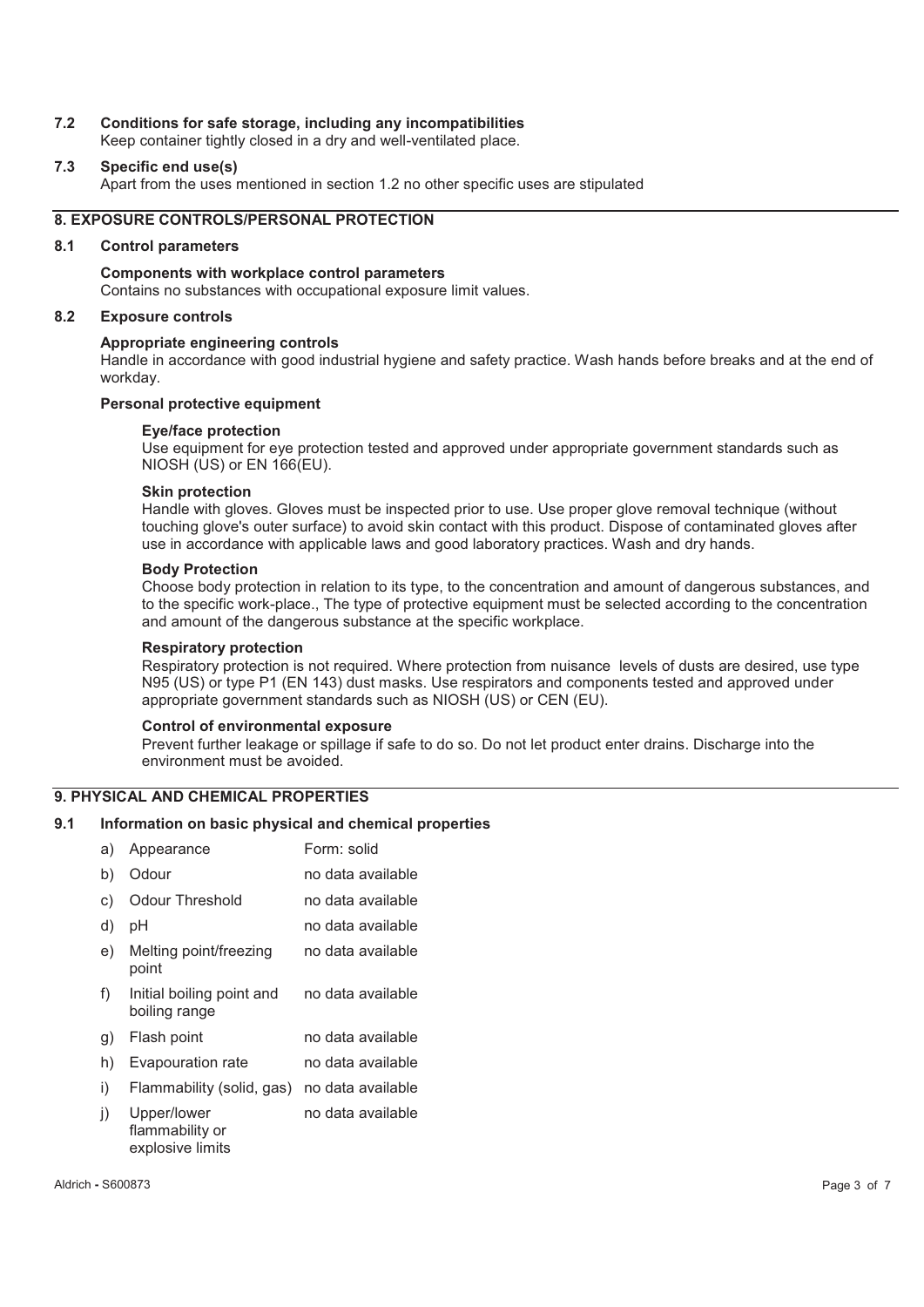|     | k) | Vapour pressure                                      | no data available |
|-----|----|------------------------------------------------------|-------------------|
|     | I) | Vapour density                                       | no data available |
|     | m) | Relative density                                     | no data available |
|     | n) | Water solubility                                     | no data available |
|     | O) | Partition coefficient: n-<br>octanol/water           | log Pow: 3.587    |
|     | p) | Auto-ignition<br>temperature                         | no data available |
|     | q) | Decomposition<br>temperature                         | no data available |
|     | r) | Viscosity                                            | no data available |
|     | S) | <b>Explosive properties</b>                          | no data available |
|     | t) | Oxidizing properties                                 | no data available |
| 9.2 |    | <b>Other safety information</b><br>no data available |                   |

#### **10. STABILITY AND REACTIVITY**

#### **10.1 Reactivity**  no data available

**10.2 Chemical stability**  Stable under recommended storage conditions.

- **10.3 Possibility of hazardous reactions**  no data available
- **10.4 Conditions to avoid**  no data available
- **10.5 Incompatible materials**  Strong oxidizing agents
- **10.6 Hazardous decomposition products**  Hazardous decomposition products formed under fire conditions. - Carbon oxides, nitrogen oxides (NOx), Hydrogen fluoride In the event of fire: see section 5

### **11. TOXICOLOGICAL INFORMATION**

#### **11.1 Information on toxicological effects**

# **Acute toxicity**

no data available

Inhalation: no data available

Dermal: no data available

no data available

#### **Skin corrosion/irritation**  no data available

**Serious eye damage/eye irritation**  no data available

**Respiratory or skin sensitisation**  no data available

**Germ cell mutagenicity**  no data available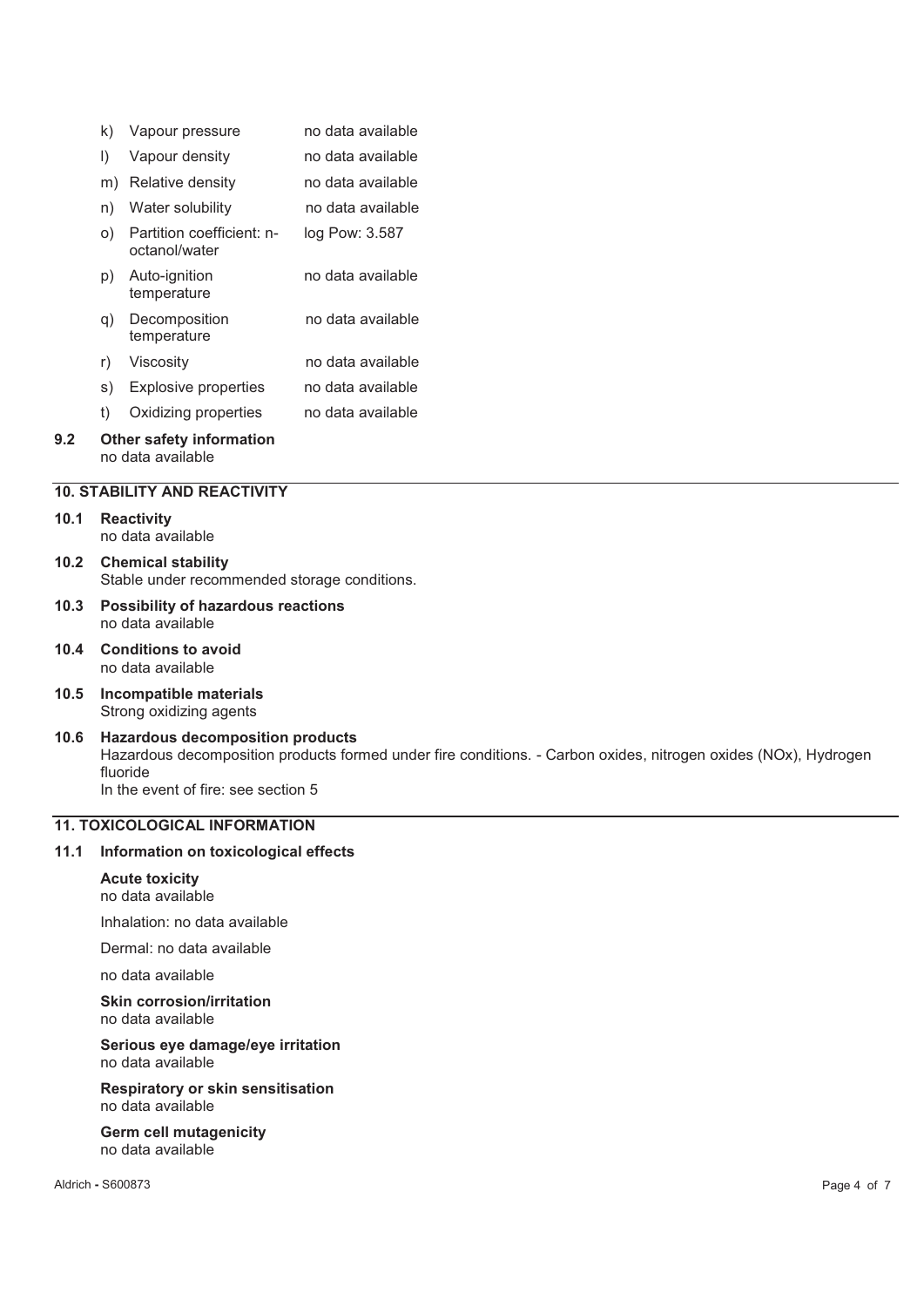#### **Carcinogenicity**

- IARC: No component of this product present at levels greater than or equal to 0.1% is identified as probable, possible or confirmed human carcinogen by IARC.
- ACGIH: No component of this product present at levels greater than or equal to 0.1% is identified as a carcinogen or potential carcinogen by ACGIH.
- NTP: No component of this product present at levels greater than or equal to 0.1% is identified as a known or anticipated carcinogen by NTP.
- OSHA: No component of this product present at levels greater than or equal to 0.1% is identified as a carcinogen or potential carcinogen by OSHA.

#### **Reproductive toxicity**  no data available

no data available

**Specific target organ toxicity - single exposure**  no data available

**Specific target organ toxicity - repeated exposure**  no data available

**Aspiration hazard**  no data available

# **Additional Information**

RTECS: Not available

To the best of our knowledge, the chemical, physical, and toxicological properties have not been thoroughly investigated.

#### **12. ECOLOGICAL INFORMATION**

#### **12.1 Toxicity**

- no data available
- **12.2 Persistence and degradability**  no data available
- **12.3 Bioaccumulative potential**  no data available
- **12.4 Mobility in soil**  no data available

#### **12.5 Results of PBT and vPvB assessment**  PBT/vPvB assessment not available as chemical safety assessment not required/not conducted

#### **12.6 Other adverse effects**

An environmental hazard cannot be excluded in the event of unprofessional handling or disposal. Toxic to aquatic life.

no data available

#### **13. DISPOSAL CONSIDERATIONS**

#### **13.1 Waste treatment methods**

#### **Product**

Offer surplus and non-recyclable solutions to a licensed disposal company.

# **Contaminated packaging**

Dispose of as unused product.

### **14. TRANSPORT INFORMATION**

#### **DOT (US)**

Aldrich **-** S600873 Page 5 of 7 Not dangerous goods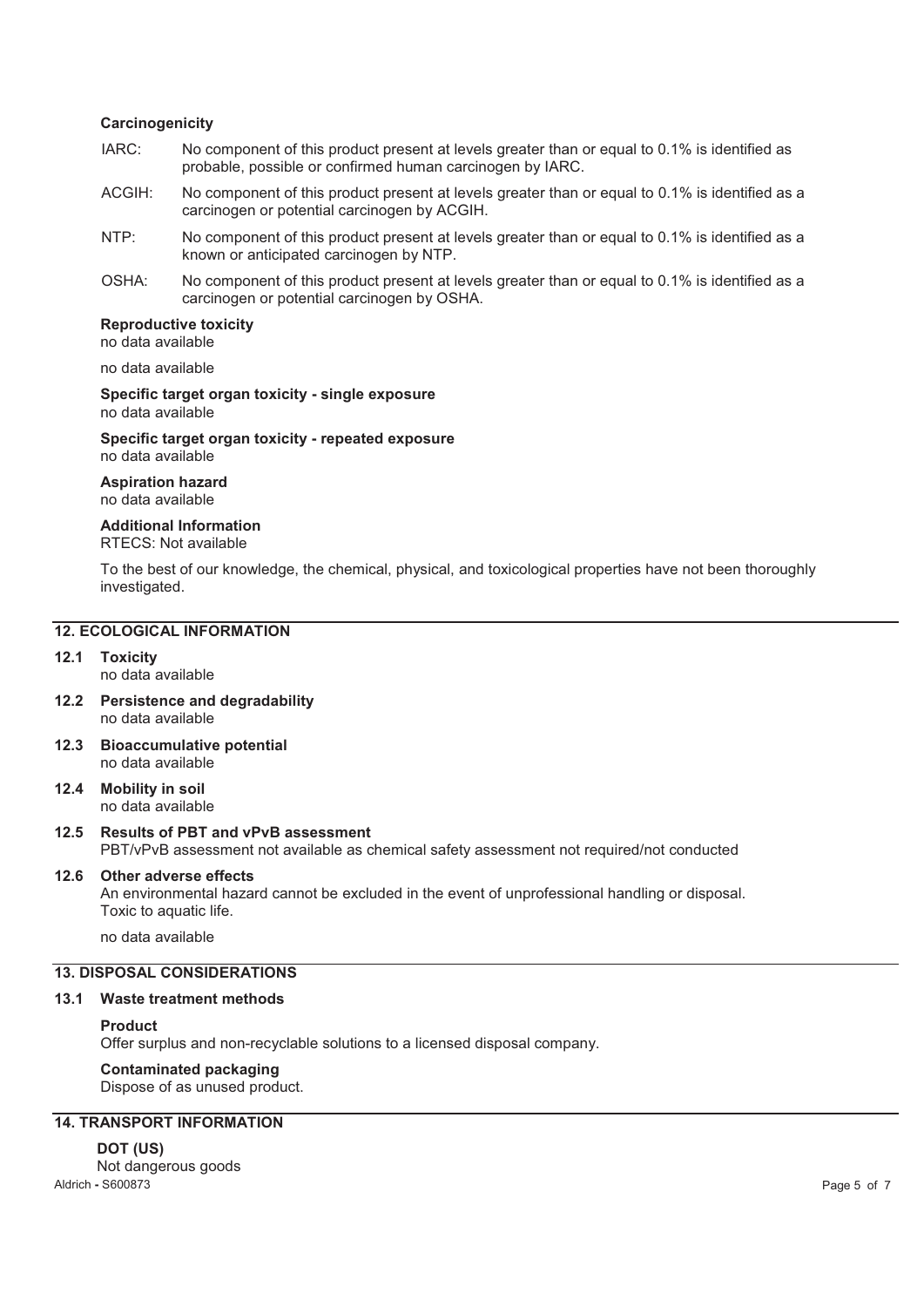**IMDG**<br>UN number: 3077 Class: 9 **Packing group: III** EMS-No: F-A, S-F Proper shipping name: ENVIRONMENTALLY HAZARDOUS SUBSTANCE, SOLID, N.O.S. (ISOPROPYL N-(3- TRIFLUOROMETHYLPHENYL)CARBAMATE) Marine pollutant: Marine pollutant

**IATA**<br>UN number: 3077 Class: 9 Packing group: III Proper shipping name: Environmentally hazardous substance, solid, n.o.s. (ISOPROPYL N-(3- TRIFLUOROMETHYLPHENYL)CARBAMATE)

#### **Further information**

EHS-Mark required (ADR 2.2.9.1.10, IMDG code 2.10.3) for single packagings and combination packagings containing inner packagings with Dangerous Goods > 5L for liquids or > 5kg for solids.

#### **15. REGULATORY INFORMATION**

#### **SARA 302 Components**

SARA 302: No chemicals in this material are subject to the reporting requirements of SARA Title III, Section 302.

#### **SARA 313 Components**

SARA 313: This material does not contain any chemical components with known CAS numbers that exceed the threshold (De Minimis) reporting levels established by SARA Title III, Section 313.

#### **SARA 311/312 Hazards**

#### No SARA Hazards

#### **Massachusetts Right To Know Components**

No components are subject to the Massachusetts Right to Know Act.

| <b>Pennsylvania Right To Know Components</b> |          |                      |
|----------------------------------------------|----------|----------------------|
|                                              | CAS-No.  | <b>Revision Date</b> |
| <b>ISOPROPYL N-(3-</b>                       | 370-56-9 |                      |
| TRIFLUOROMETHYLPHENYL)CARBAMATE              |          |                      |
| <b>New Jersey Right To Know Components</b>   |          |                      |
|                                              | CAS-No.  | <b>Revision Date</b> |
| <b>ISOPROPYL N-(3-</b>                       | 370-56-9 |                      |
| TRIFLUOROMETHYLPHENYL)CARBAMATE              |          |                      |

#### **California Prop. 65 Components**

This product does not contain any chemicals known to State of California to cause cancer, birth defects, or any other reproductive harm.

#### **16. OTHER INFORMATION**

**Full text of H-Statements referred to under sections 2 and 3.** 

| H401<br>H411                                                                                              | Toxic to aquatic life.<br>Toxic to aquatic life with long lasting effects. |
|-----------------------------------------------------------------------------------------------------------|----------------------------------------------------------------------------|
| <b>HMIS Rating</b><br>Health hazard:<br>Chronic Health Hazard:<br>Flammability:<br><b>Physical Hazard</b> | O<br>O<br>$\mathbf{I}$                                                     |
| <b>NFPA Rating</b><br>Health hazard:<br>Fire Hazard:<br>Reactivity Hazard:                                | 0<br>0                                                                     |